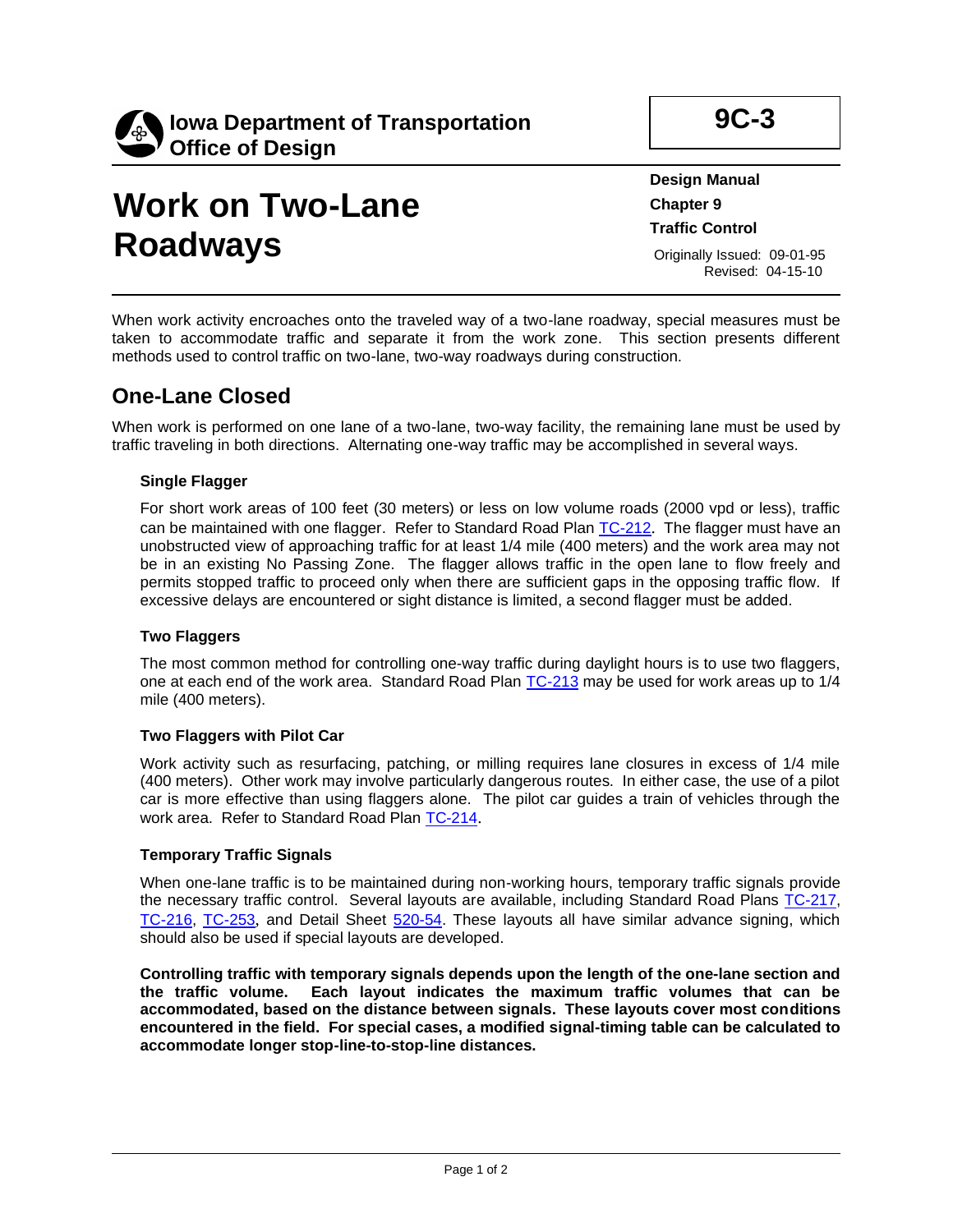#### **One-Lane Traffic Control with Stop Signs**

Stop signs may be used to control traffic through short work areas on low volume roadways. The work area is limited to a length of 150 feet (45 meters) to ensure that motorists on opposite ends of the one lane section will have eye contact. For this reason, the alternating stop method may not be appropriate when the work area is within a No Passing Zone. Traffic volumes should not exceed 2000 vehicles per day in order to avoid possible traffic delays. Refer to Standard Road Plan [TC-211](../SRP/IndividualStandards/tc211.pdf) for more information.

### **Detours**

Many times it is more economical to close the roadway and detour traffic. Detours fall into two categories: on-site and off-site.

#### **On-Site Detour**

On-site detours are short diversions (less than a mile or 1600 meters) used to bypass a work area. They should be designed for speeds as near the posted speed limit as right-of-way restrictions will allow. On-site detours may be designed for two-way traffic or signalized one-way traffic. Standard Road Plans [TC-253](../SRP/IndividualStandards/tc253.pdf) and Detail Sheets [520-54](../tnt/PDFsandWebFiles/IndividualPDFs/0520-54.pdf) and [520-55](../tnt/PDFsandWebFiles/IndividualPDFs/0520-55.pdf) give traffic control details for on-site detours.

#### **Off-Site Detour**

Off-site detours utilize existing roadways to divert thru traffic off the project route. Although the actual detour signing is handled by the Maintenance Division, the contractor must provide traffic control for local traffic that must use portions of the closed route within the Traffic Control Zone.

Standard Road Plan [TC-252](../SRP/IndividualStandards/tc252.pdf) show several different situations for a closed project route and the required traffic control. These layouts are intended primarily for work areas that extend beyond one or more intersections. Typical projects would include grading, paving, and shouldering.

When the actual work area is confined between intersections, use Standard Road Plan [TC-252](../SRP/IndividualStandards/tc252.pdf). Typical projects would include bridge or culvert work and spot locations where the activity area does not cross the intersection.

### **No Passing Zones**

It is often necessary to place a temporary No Passing Zone through a traffic control area. The following guidelines are intended to aid in the proper use of No Passing Zones.

- An existing No Passing Zone should never be shortened for temporary traffic control.
- If an existing No Passing Zone is to be lengthened, an orange NO PASSING ZONE sign should be erected at the beginning of the No Passing Zone and the existing NO PASSING ZONE sign removed or covered.
- If the temporary No Passing Zone falls within an existing No Passing Zone, no additional signs should be added. The existing NO PASSING ZONE sign should remain in place.
- A No Passing Zone line that ends within 300 feet (90 meters) of the beginning of another such line should be connected to make one continuous zone. There should be only one NO PASSING ZONE sign at the beginning of the continuous No Passing Zone.

### **Centerline Drop-Offs**

When work such as milling and resurfacing results in a centerline drop-off, special signing must be provided to alert drivers. Standard Road Plan [TC-282](../SRP/IndividualStandards/tc282.pdf) shows traffic control for various depths of dropoffs. The appropriate layout must be included in the project plans.